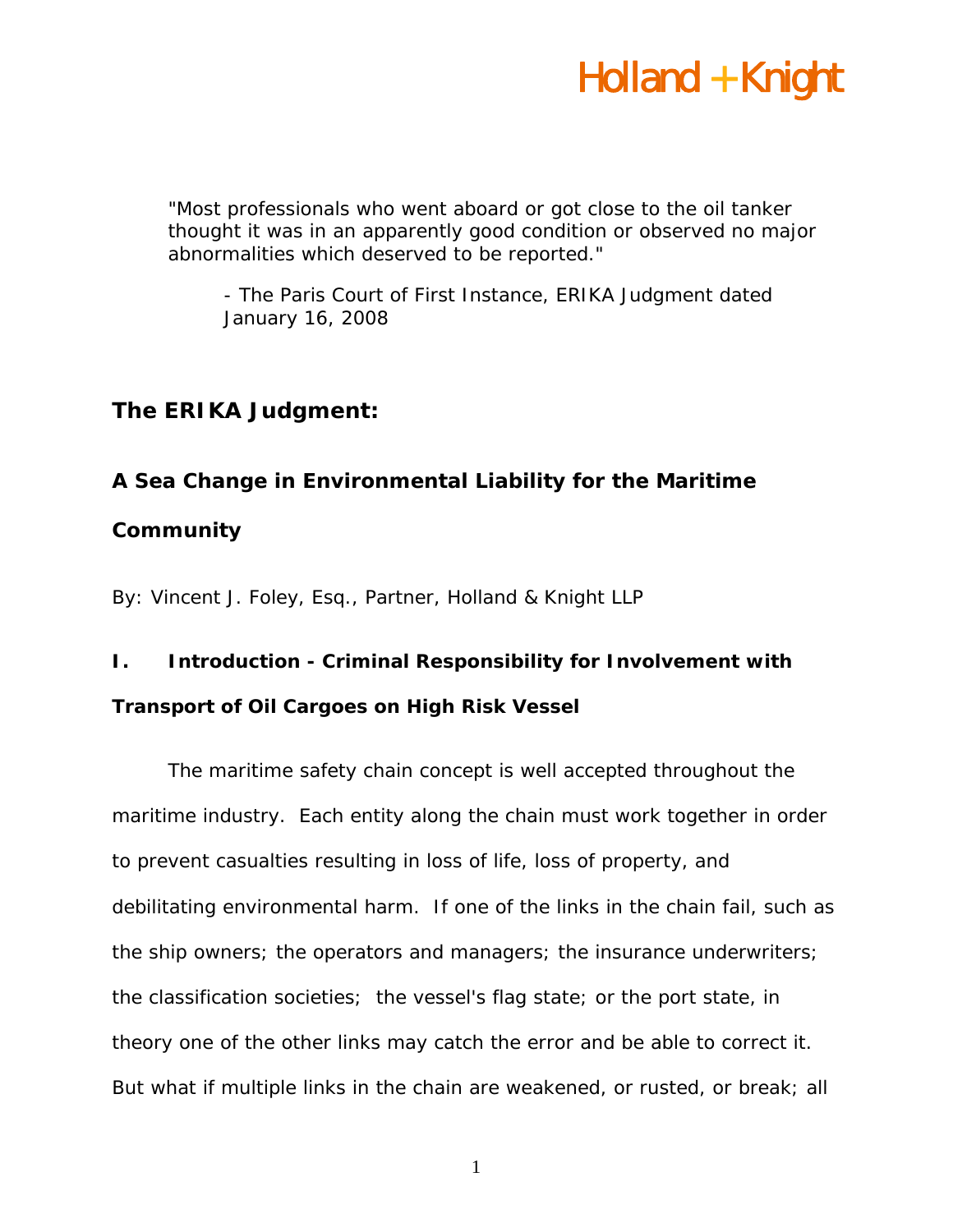at the same time? A "perfect storm" of misfeasance, nonfeasance, and even malfeasance, in connection with one vessel can occur. And it did – with the *Erika*.

 The *Erika* judgment, rendered on January 16, 2008, has changed the landscape for assessment of potential environmental liability arising out of the transport of petroleum products by oil tankers. Criminal responsibility should be anticipated for involvement with the shipment of oil cargoes on high risk vessels.

The Paris Court of First Instance issued a stern warning to ship owners, managers, classification societies and oil companies: adhere to safe shipping practices or face criminal charges and potentially limitless civil liability for endangering seafarers and causing harm to the environment. In an expansive decision, criminal liability was found against the ship owner and class society who acted together to deliberately reduce structural repairs and save costs at the expense of jeopardizing the safety of the ship. The oil company was also tagged for its negligence in chartering a vessel way beyond its intended life expectancy to transport dangerous and persistent oil products.

Upon *Erika*'s departure from the port of Dunkirk fully loaded with heavy fuel oil, the vessel was to "most professionals" in good condition with no major abnormalities. The dangerously weak and corroded structural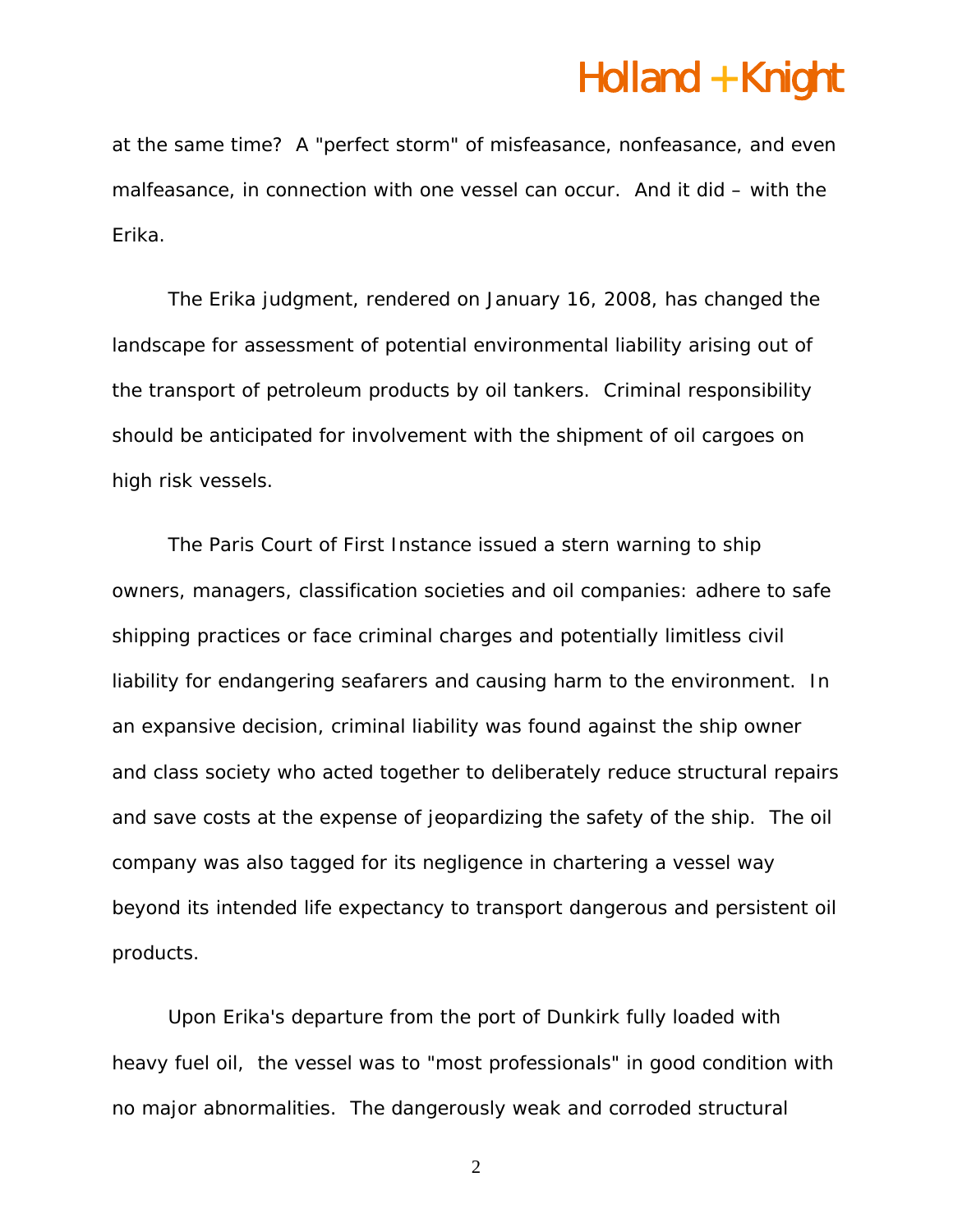condition was known only to those involved with the intricate process of surveys, thickness measurements and structural repairs underlying the classification certificates. The survey and repair process had been abused and manipulated by the ship owner to save costs. The court held that the ship owner could not have been unaware that this practice jeopardized the safety of the ship creating the severe risk of an accident at sea. The same criticism was directed at the classification society inspector, who had directly participated in approving the thickness measurements and retained the sole contractual power to grant a temporary classification certificate. The classification society and ship owner worked hand-in-hand to obfuscate the true condition of the vessel. Both were held accountable for neglecting their very serious duties to determine, monitor and approve necessary repairs that would maintain the safety and structural integrity of the vessel.

After conducting a four month trial involving scores of live witnesses, voluminous documentary evidence, testimony from individual experts as well as detailed submissions from judge appointed boards of inquiry, the court meticulously presented the history of ownership, operation, management, inspections and trading patterns of the *ERIKA*. The opinion provided, in comprehensive detail, an analysis of the legal or proximate causes of the loss of the oil tanker *ERIKA* . Significantly, the court exposed a segment of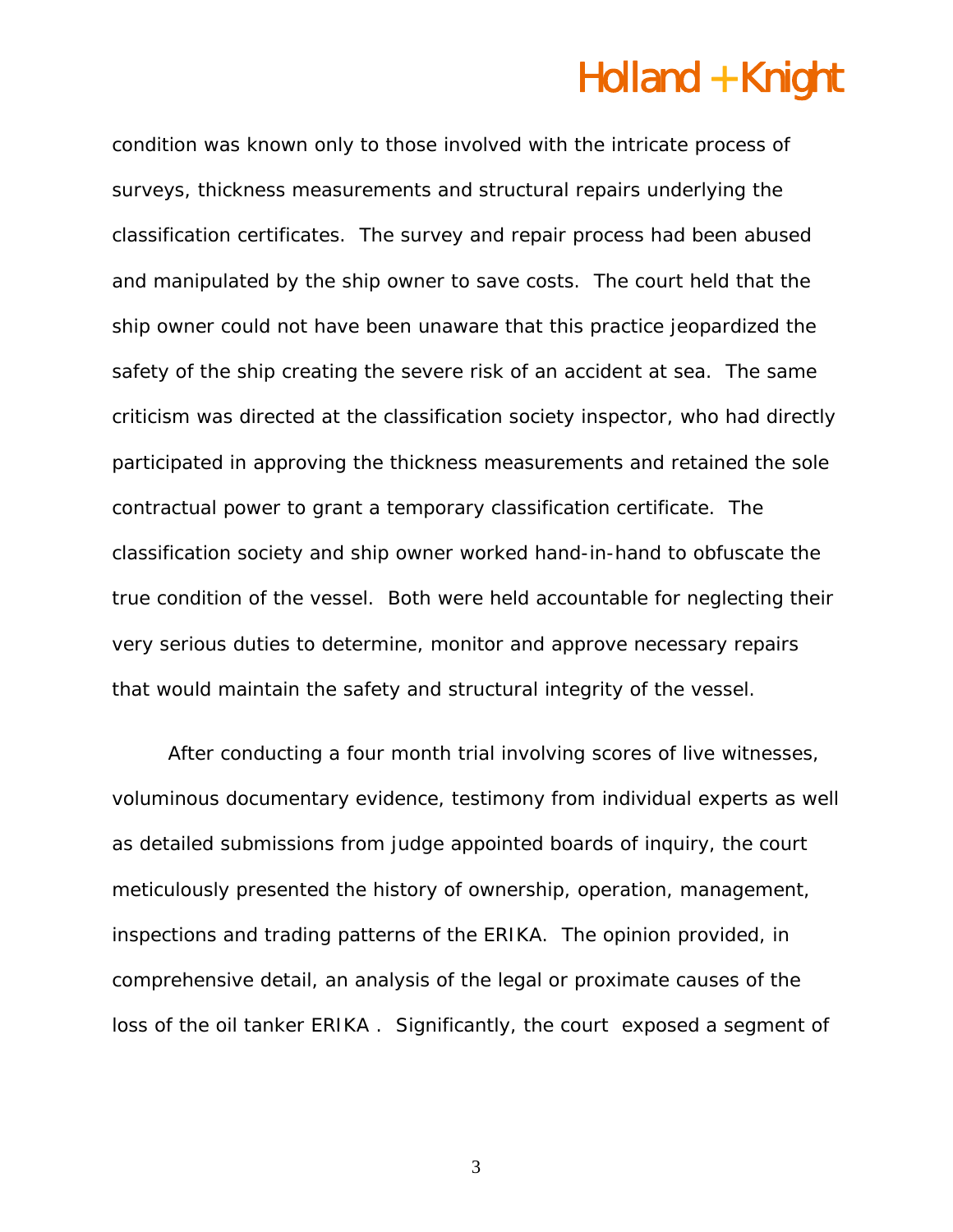the oil transportation industry that deliberately engaged in unacceptable risks, and in effect, conspired to cause oil pollution damage.

In a stinging rebuke to classification societies, who have traditionally avoided liability by pointing to the unscrupulous ship owner, the court uncovered the questionable practice of manipulating steel thickness measurements to reduce structural repairs and save costs on the shipyard bill. This critical process was supposed to be closely controlled by the classification society. Notwithstanding "serious anomalies" in the thickness measurements, the classification society inspector granted a certificate to the vessel. Classification society complicity had given the ship owner wide latitude to manipulate the system of approvals needed for the vessel to obtain its classification certificate.

The oil company vetting process was examined at length, but to a large extent that process relied on class certificates for structural issues. While the oil company vetting inspection system could not detect structural deficiencies, the oil companies were held "imprudent" in not recognizing the increased dangers associated with use of an aged ship that had several management, ownership and class society changes. The imprudence in ignoring these commercial factors established the necessary causal link between the oil company, the vessel casualty and the resulting pollution.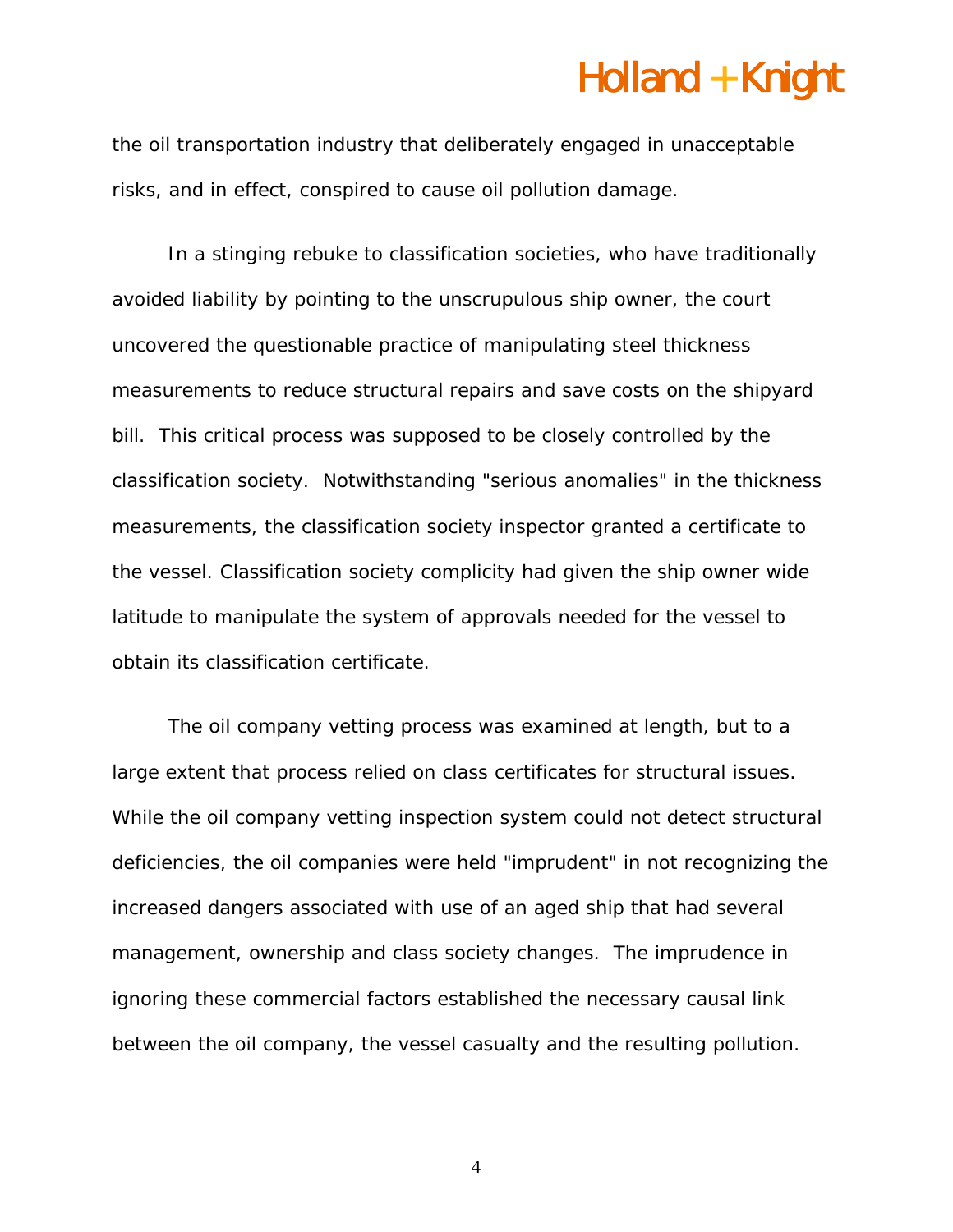This paper presents a review of the decision rendered by the *Erika* court from the perspective of an American lawyer. This paper is not intended to provide legal advice or an opinion on the liabilities of any of the parties to the ERIKA proceedings.

#### **II. Criminal Offenses for Endangering Others and Causing Environmental Harm**

The *ERIKA* court assessed four types of criminal offenses against various individuals and companies involved in the operation and management of the vessel including the ship owner, its technical manager, its classification society, and the oil company involved with the cargo carried on the final voyage.

The four offenses were described as follows:

1. Unintentional fault for failure to comply with an obligation of prudence or safety provided for by law or regulation;

2. Endangerment to others or directly exposing others to immediate risk of death or injury;

3. Willfully omitting or failing to fight a disaster;

4. Complicity in endangerment of others, knowingly aiding or assisting another in the principal offense of endangerment of others.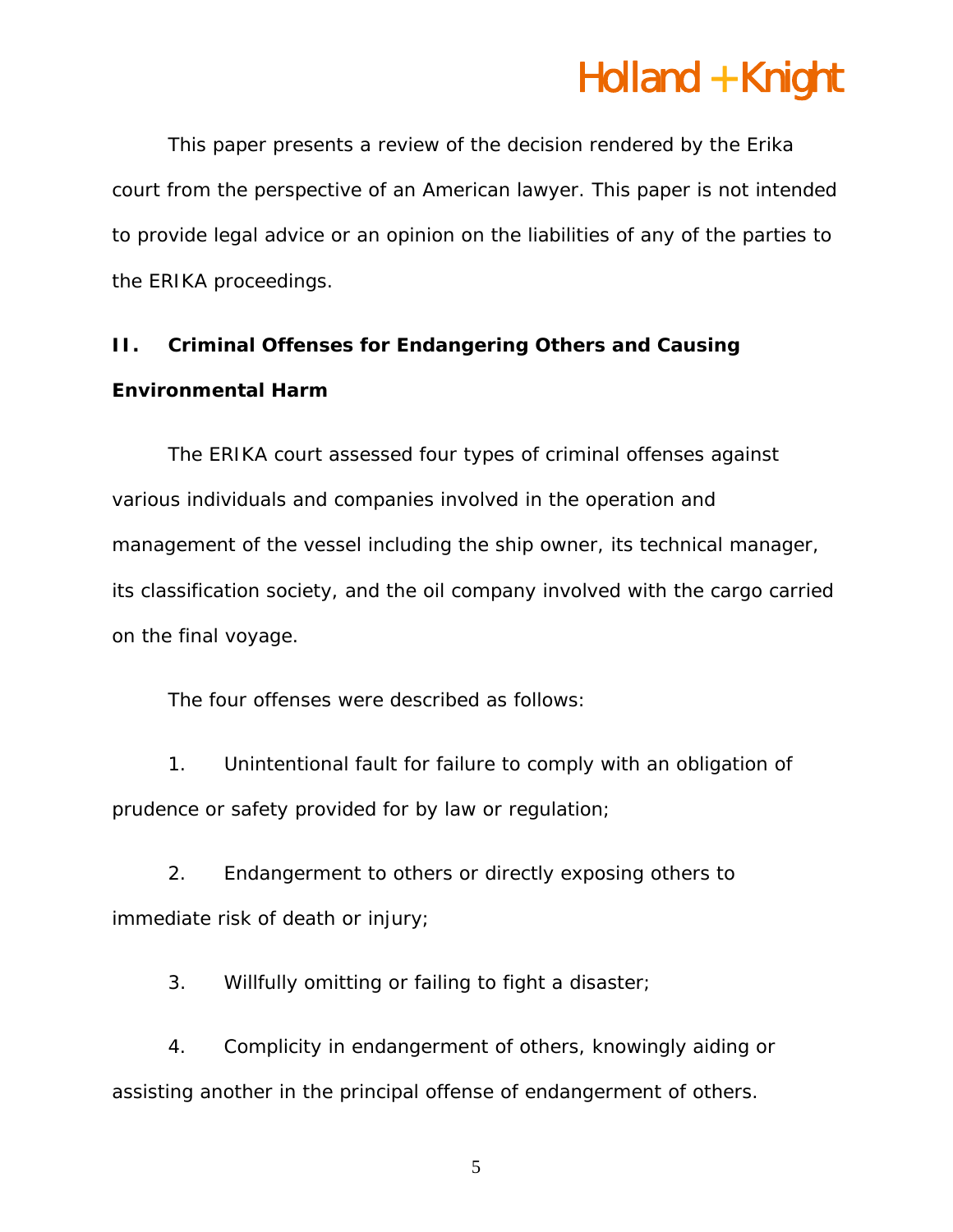( Op. at p. 90). With the exception of No. 3, the criminal offenses involved unintentional negligent conduct against the persons or entities that either caused the oil spill or "did not take the necessary actions to avoid it." (Op. at p. 89). The court rejected arguments that the French criminal laws for the offense of pollution did not extend to actors in maritime transportation. The court also commented that the Civil Liability Convention of 1969, as amended in 1992 ("CLC '92"), had created a legal regime for victims of pollution, but that the CLC regime should not deprive the French court of its jurisdiction to hear actions for damages usually open to civil parties. (Op. at p. 100).

#### **III.** Ship Owner Fault in Managing and Operation of *ERIKA*

As one would expect, the ship owner was roundly criticized for derogating its well-accepted duties of managing a vessel within its fleet to meet or exceed international safety standards. The technical manager of the *ERIKA* was harshly criticized for exploiting the ship and engaging in conduct which systematically reduced, for purely financial reasons, maintenance and repair work. This was particularly the case during the classification survey which occurred sixteen months before the avoidable casualty.

In addition to reviewing the process to determine and complete repairs, the court engaged in an analysis of the debt problems of the ship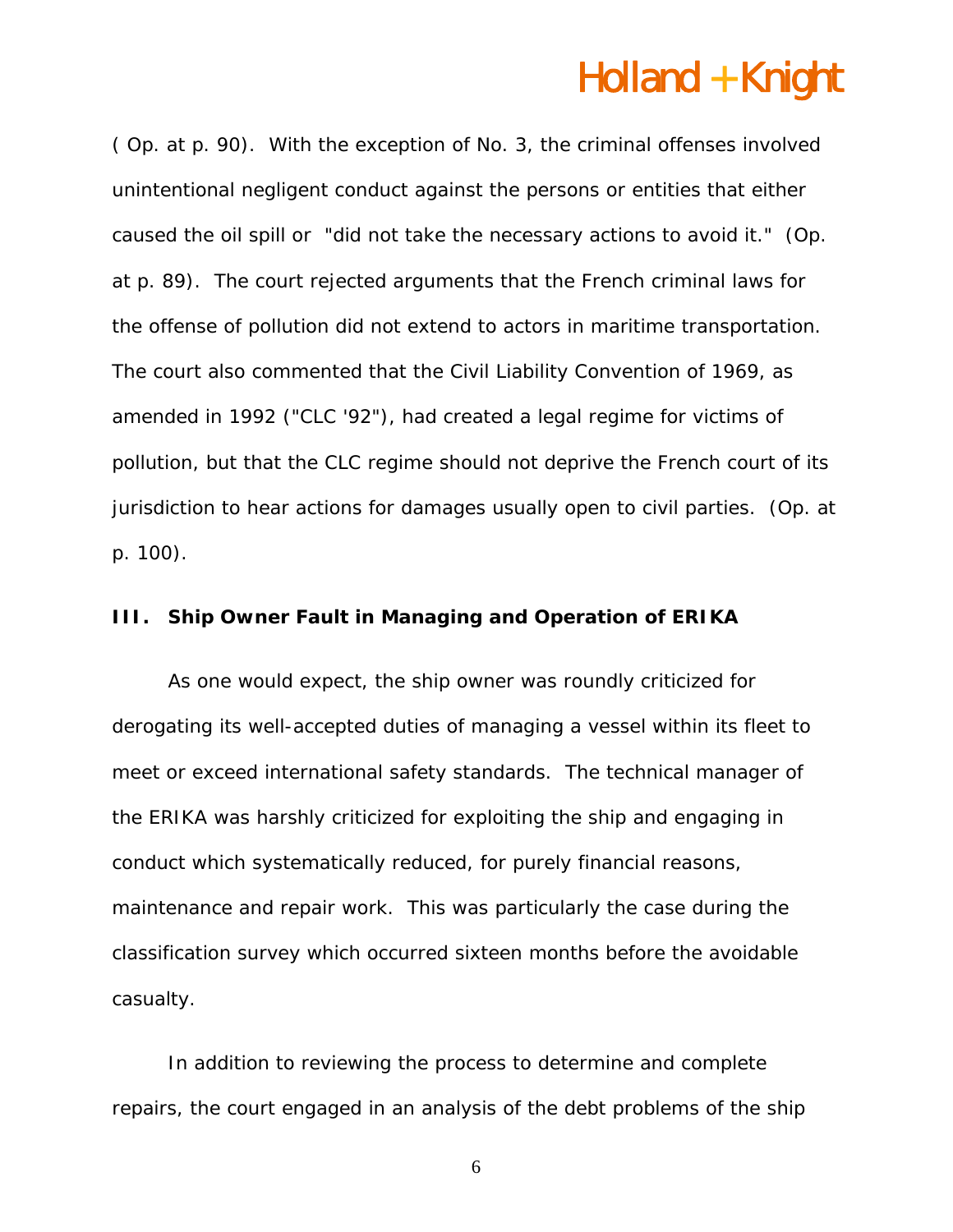owner. Demonstrating the symbiotic relationship between the ship owner and its classification society, the class society was criticized for not suspending its certificates when the ship owner failed to comply with financial commitments. (Op. at p. 205) To the court, the owner's debt problems "were telling of the conditions in which the repairs had been anticipated, performed and finally paid." (Op. at p. 205). It was, in reality, the insufficiency of maintenance and correlatively, the quick development of the corrosion that were the original causes and the decisive factors of the weakening of the structure of the *Erika*. The ship owner's clear liquidity problems should have been a red flag warning to the classification society that the ship owner could not meet the maintenance expenses required to keep the vessel in a condition warranting continued issuance of a classification certificate. (Op. at p. 93). Instead, this fact was ignored by class.

The court considered the reduction of the shipyard's invoice to be deliberately and jointly decided by the ship owner and its technical manager for reasons of cost to reduce the work to such an extent that the ship owner could not have been unaware that this would jeopardize the safety of the ship. (Op. at 207). This specific fault (which was equally attributed to the classification society) exposed others to a particularly severe risk of the accident that occurred on the *Erika* and the resulting oil pollution.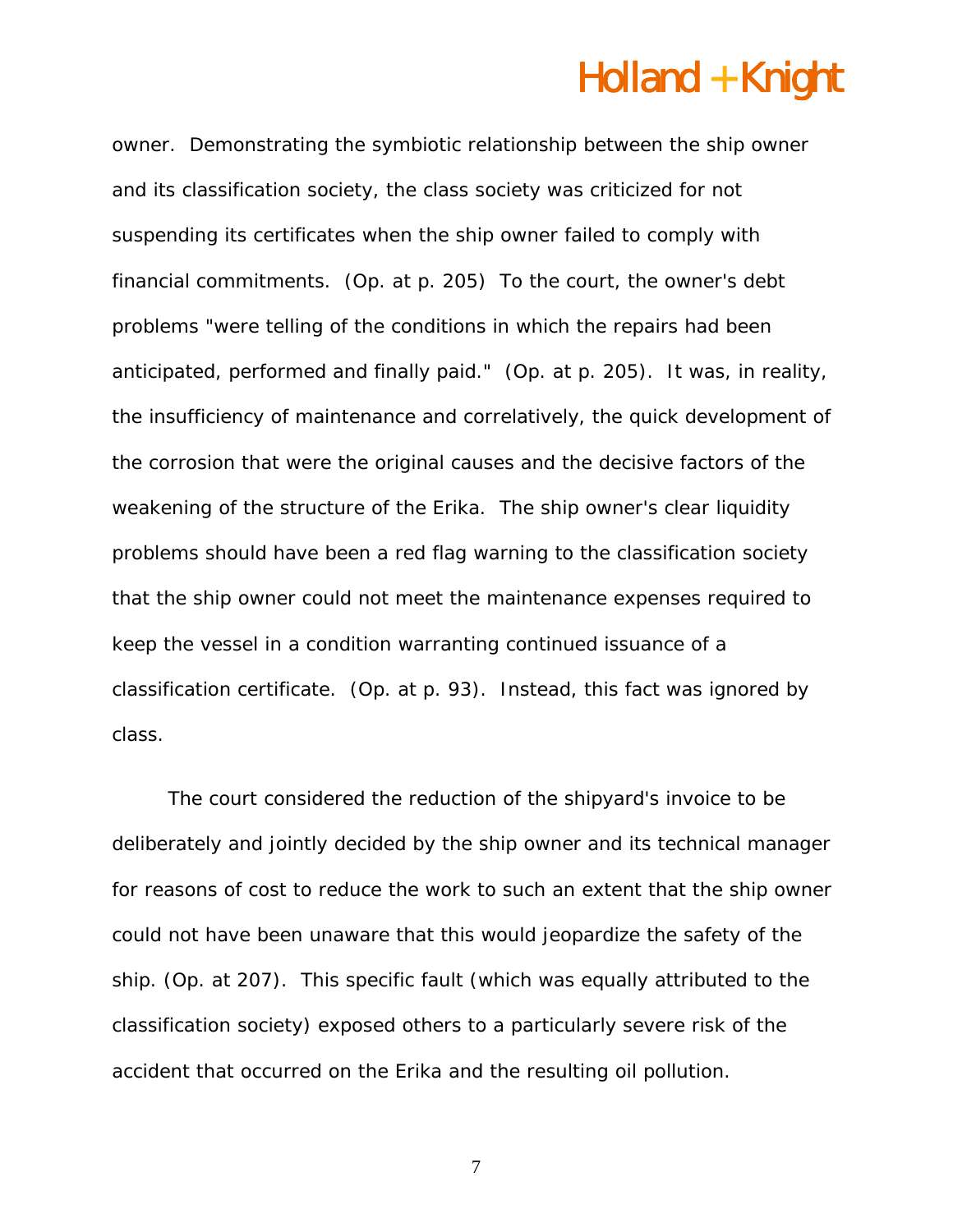To put the ship owner's misdeeds in context, a baseline understanding of the Oil Pollution Act of 1990 is necessary. Under OPA '90, the ship owner including its operator and manager, are typically the Responsible Party held liable for removal costs and damages. OPA '90 provides limitations of liability damages based on the gross tonnage of the polluting vessel. 33 U.S.C. §2704 (a) (1). The statute holds Responsible Parties strictly liable for clean up costs and other damages and may subject a Responsible Party to civil and criminal sanctions. OPA limits of liability do not apply if the incident was proximately caused by the gross negligence of a Responsible Party or for failure of the Responsible Party to comply with an applicable federal safety, construction or operating regulation. 33 U.S.C. § 2704 (a) (1).

Accordingly, although ordinary negligence can result in the imposition of some criminal penalties under U.S. law<sup>1</sup>, the oil pollution statutes generally require a showing of gross negligence or reckless conduct by a Responsible Party to be denied the benefits of limited liability. The finding by the *Erika* court that the ship owner purposely reduced structural repairs to save costs and knowingly jeopardized the safety of the ship would appear to meet the requirements under OPA '90 to deprive a Responsible Party of the benefits of limited liability.

 $\overline{a}$ 

<sup>1</sup> See *United States v. Hanousek*, 176 F.3d 1116 (9th Cir. 1999) *cert. denied,* 528 U.S. 1102 (2000).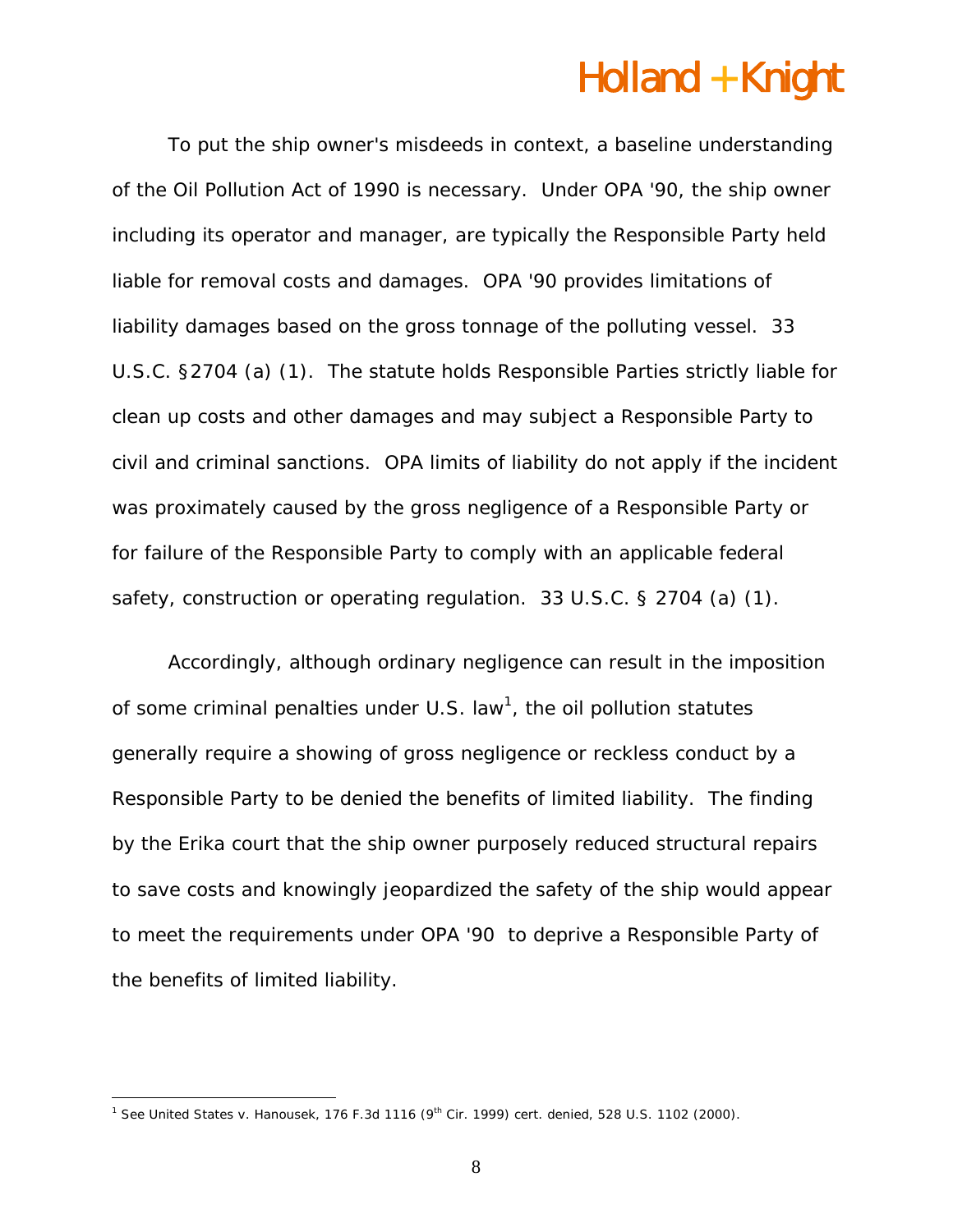#### **IV. Reckless and Knowing Conduct by Classification Society Resulting in Criminal Liability**

The acts of the ship owner's representative and class society inspector, beginning sixteen months prior to the vessel leaving the berth on its final voyage, were held to be the cause of the sinking and oil pollution. The court acknowledged that the ship owner's technical manager was to prepare the list of repairs and the contract with the ship yard. The court noted, however, that it was incumbent on the classification society's inspector to determine the work and approve it in accordance with the rules established for each type of survey and to verify that the defects effecting the ship's class had indeed been repaired. (Op. at p. 118). The class society had taken a "preponderant role" in the determination of the work required on the vessel in order to complete the special survey. (Op. at p. 203).

In view of the time needed for serious corrosion to develop in the vessel's steel structure, the court concluded that the weakened structure could only have developed well prior to the ship wreck. Accordingly, the court stated that the situation of "generalized corrosion at the place where the damage occurred resulted from the conditions in which the special survey performed once every 5 years and repair work had been carried out" at the last classification society special survey." (Op. at p. 201).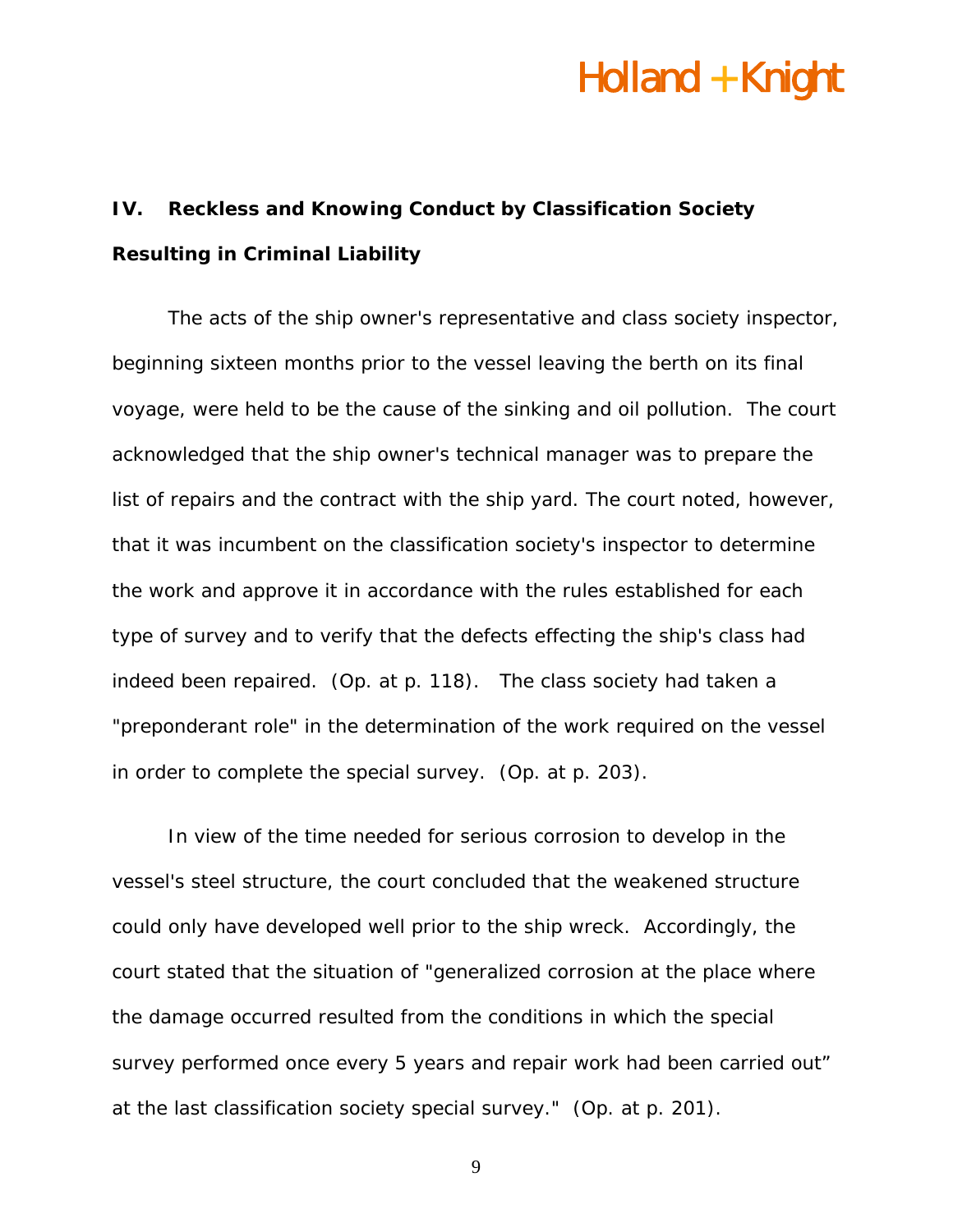Based on an analysis of a small number of structural members recovered from the wreck of the *ERIKA*, the court concluded that the cause of the loss of the *ERIKA* first occurred in its starboard side in ballast tank No. 2. The measurements taken on the wreck showed general and high levels of corrosion significantly exceeding the limit values accepted by the classification society rules. The court noted corrosion values from 28 percent to 56 percent and up to 71 percent. The classification society rules only admitted, at most, 25 percent corrosion. (Op at p. 200).

The court engaged in an in-depth study of the process for taking thickness measurements (of *Erika's* steel structures) during the last special survey by the class society inspector. There were many "serious anomalies" in the thickness measurements taken during the special survey:

1. reported thickness measurements, allegedly taken using rafts, could not have been done because the vessel was in a floating dock which prevented movement of weights on board (i.e. the filling of tanks) for rafting purposes.

2. thickness measurements of structures that did not physically exist on the *ERIKA* 

*3.* absence of thickness measurements for structural elements that did exist on the *ERIKA*,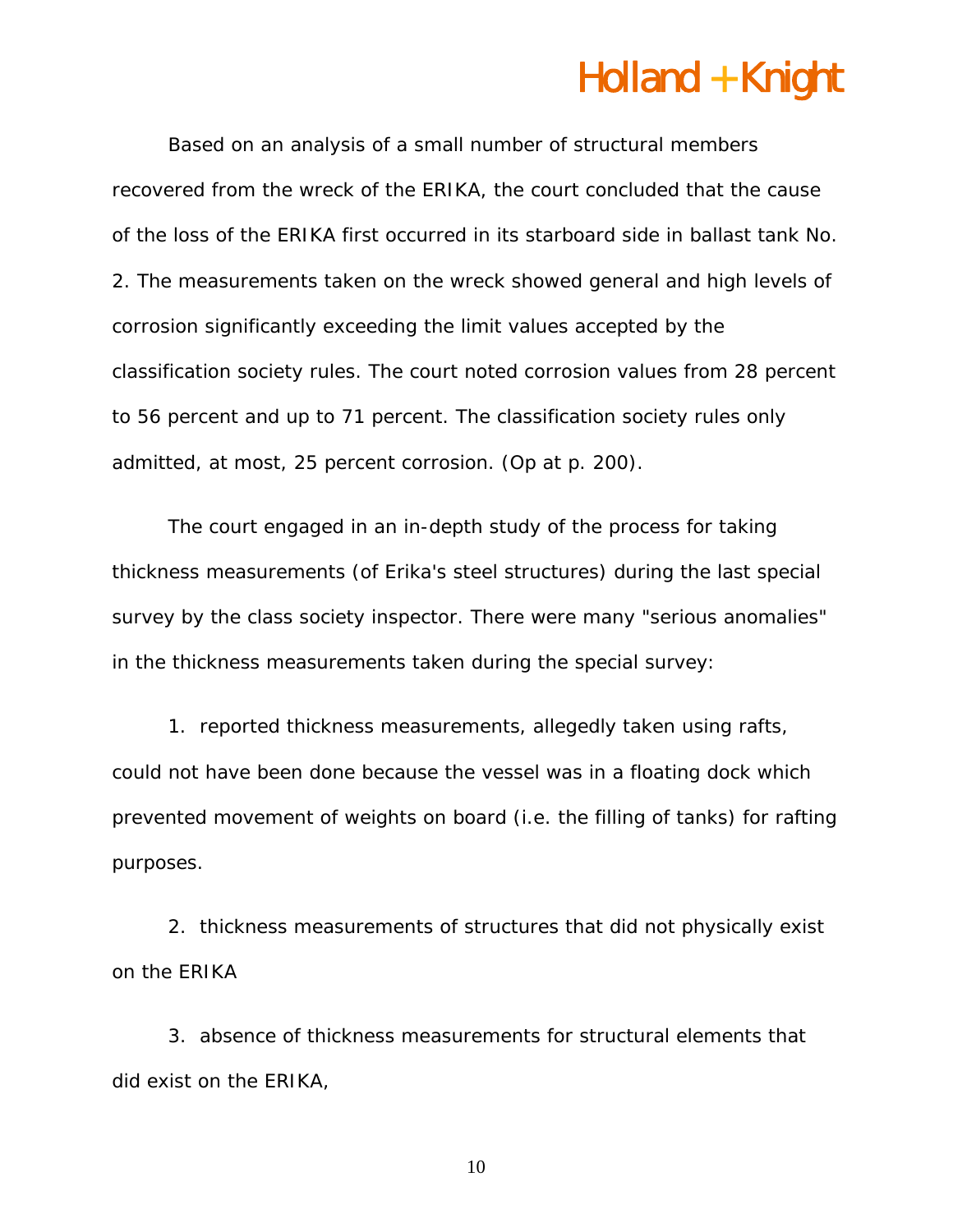4. thickness measurements with values higher than the thickness of the ship when it was brand new in certain cases by 6-9 mm.

(Op. at p. 203-204).

The court also noted that the thickness measurements taken by the gauging company at the special survey were practically always higher than those taken from the pieces removed from the wreck regardless of the nature of the structural component. (Op. at p. 204). The class society was responsible to verify thickness measurements, make visual controls (otherwise termed close surveys) and give instructions so that additional thickness measurements could be made. The class society inspector acknowledged this role and rejected thickness measurements which were not made in his presence initially, but then in contradiction of his own ruling the same class society inspector accepted thickness measurements made outside of his presence. (Op. at p. 203). This appeared to be yet another glaring example of business time constraints taking precedence over quality classification surveying work.

Only days before the final voyage of the *Erika*, a second classification society inspector had identified serious corrosion issues and "suspicious" repair work that should not have existed sixteen months after the special survey. (Op. at p. 213). Again, a permissive attitude from the classification society extended the need for examination of this serious corrosion, and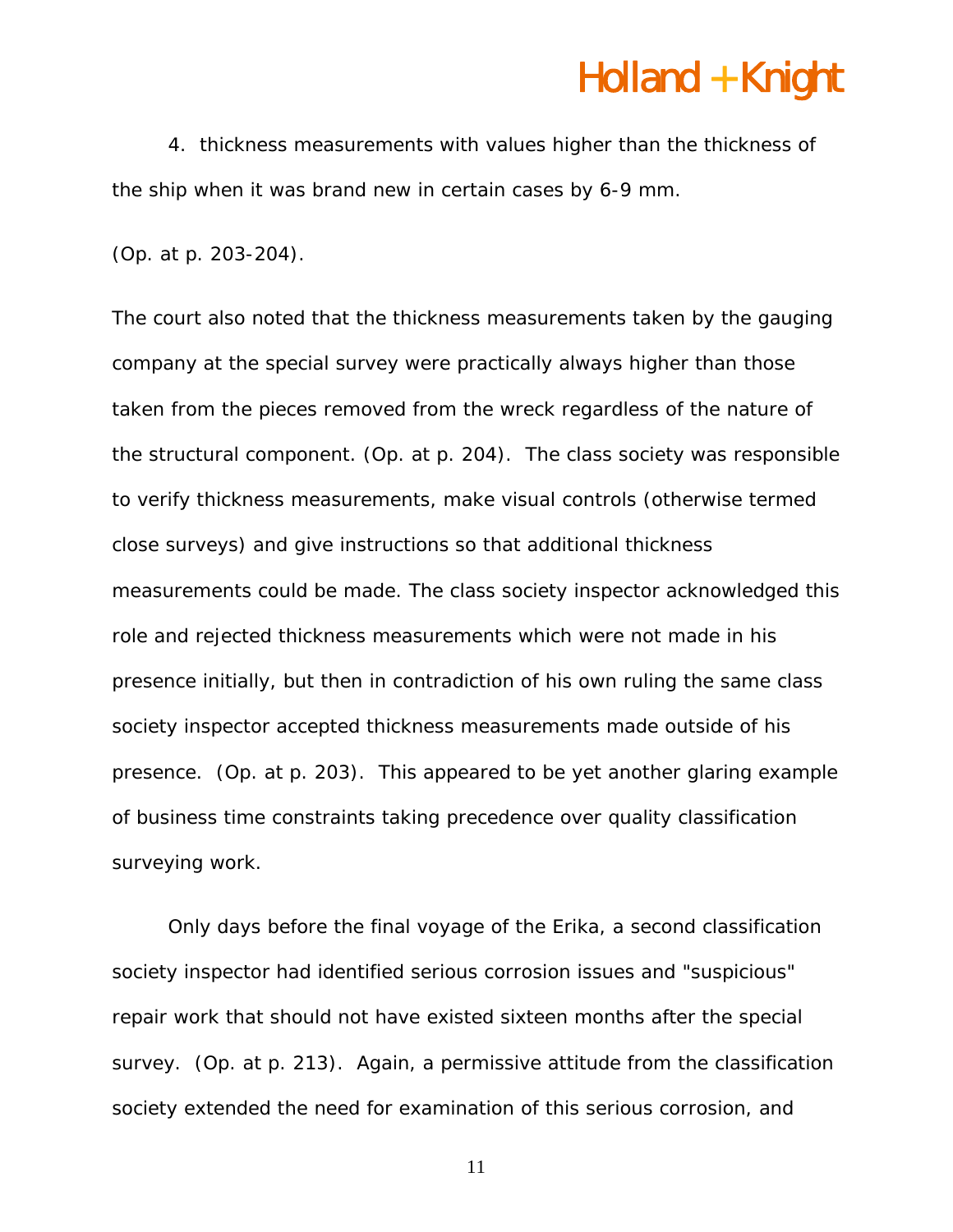allowed the vessel to continue its highly risky trade carrying "black products" such as No. 2 fuel oil. The court found that the substantial corrosion and "suspicious" repairs observed by the class inspector only sixteen months after the special survey was a clear sign of "worrisome" state of the structures. (Op. at p. 213). The class inspector knew that the vessel was transporting polluting products. This neglect by the inspector of the class society was considered a "fault of imprudence" which caused the accident at sea. The court concluded that without repair work, the class certificate could not have been renewed and the *Erika* would not have been chartered a few days after the inspection for a voyage. (Op. at p. 213).

In view of the willful violation of several safety obligations which were incumbent upon it under the SOLAS convention and the ISM code, the class society was held to have directly exposed the crew to an immediate risk of death by "shipwreck or drowning" and was held to have committed the offense of endangerment. In the light of the *Erika* court's decision, the traditional defenses to liability raised by classification societies would seem to be abrogated by their active role in hiding the vessel's deficiencies. Classification societies have typically relied upon the following rationales to avoid liability for their negligence<sup>2</sup> in surveys and classification of vessels:

1. Immunity under the law of the Vessel's Flag state.

 $\overline{a}$ 

 $2$  The class society argued that corrosion was not the cause of the accident at sea offering instead the theory of a hidden defect or "invisible crack" in the side shell plating. The court considered this theory improbable and criticized it for largely ignoring the facts. (Op. at  $p. 196$ ).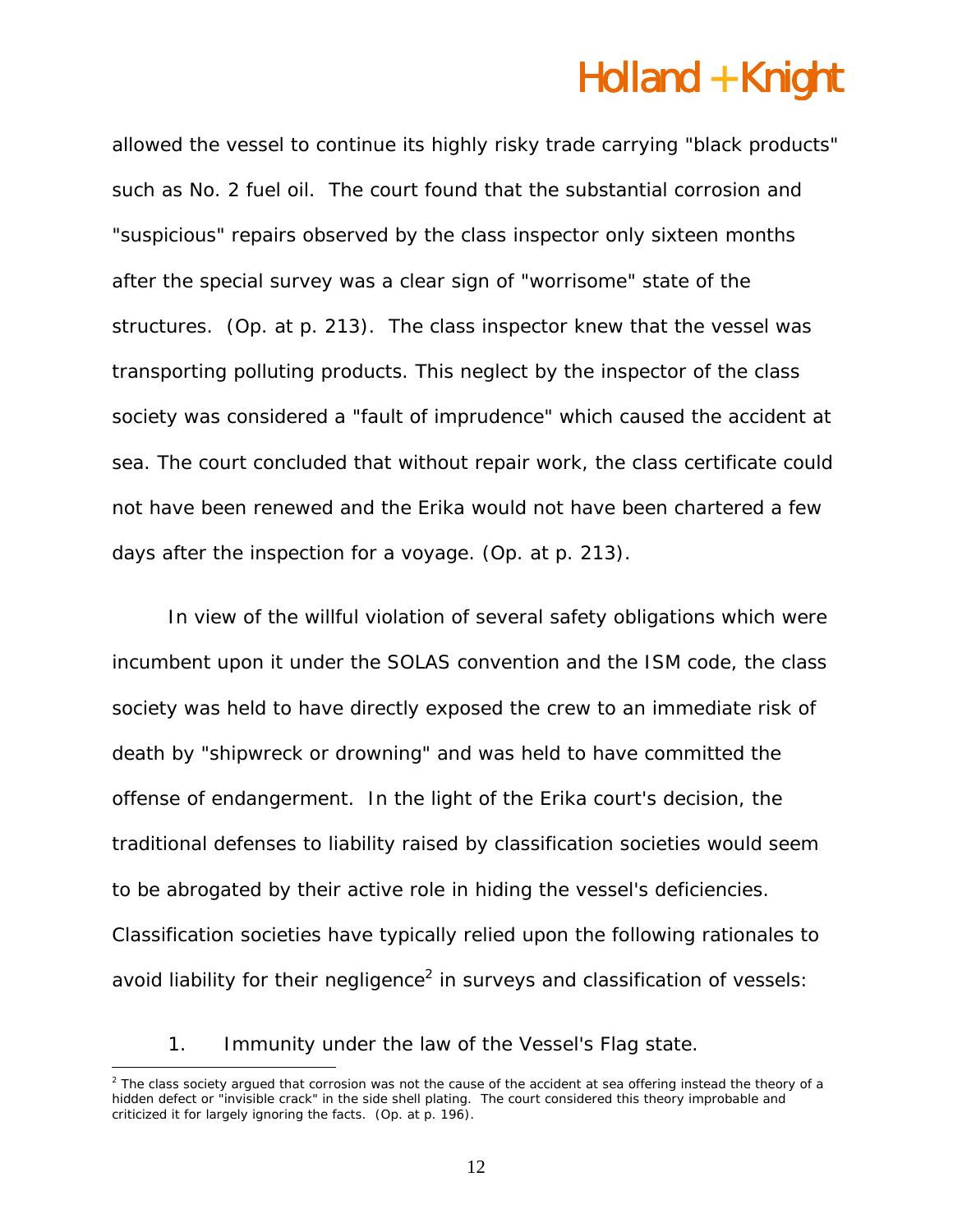2. Contractual limitations in their agreement with the ship owner preclude liability because the amount of fees charged do not justify imposition of liability for the loss of the vessel.

 3. The ship owner has exclusive responsibility and control over the vessel, and can not delegate this responsibility to the classification society.

 4. The purpose of classification certificates is limited to allowing the ship owner to take advantage of favorable insurance rates, and should not form the basis of more extensive liability.

*See generally Sundance cruises Corp. v. American Bureau of Shipping*, 7 F.3d 1077 (2d Cir. 1993); *Great American Ins. Co. v. Bureau Veritas*, 478 F. 2d 235 (2d Cir. 1973). The *Erika* court's analysis squarely rejected flag state immunity as a grounds for protection of the classification society (Op. at p. 176). But the court also denied classification societies any protection under the Civil Liability Convention of 1992 (CLC '92) because the classification society was not directly involved on the incident voyage with operation of the vessel. (Op. at p. 235). The court's finding that the classification society, through its surveyor, acted in concert with the ship owner's representative to deliberately jeopardize the safety of the ship, and thereby endanger third parties should undermine future attempts by classification societies to distance themselves from responsibility for creating these dangerous conditions on aged vessels. Classification society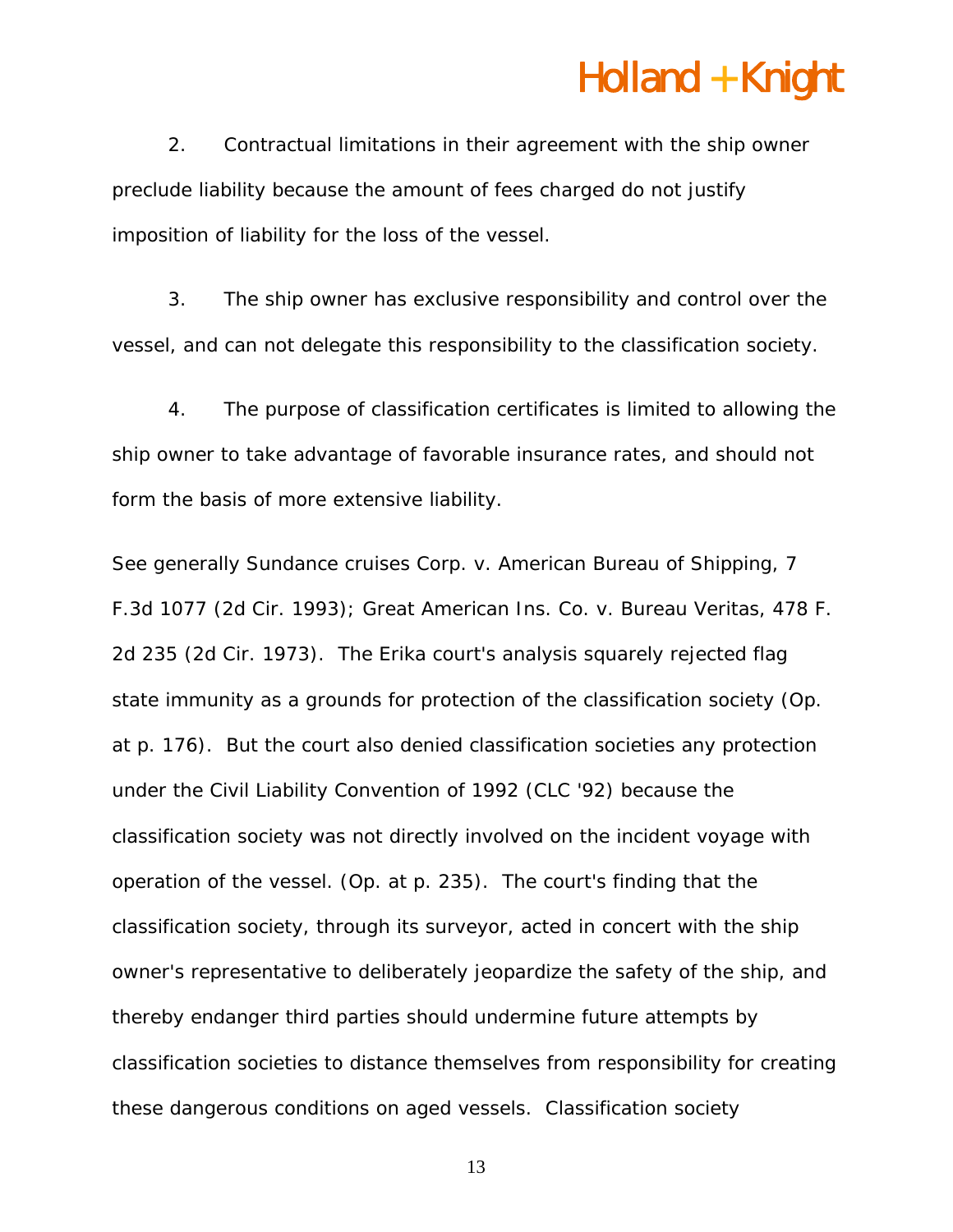negligence, for the first time, has been declared to be the legal and proximate cause for a major accident at sea and the resulting oil pollution.

#### **V. Oil Company Improper use of High Risk Vessel**

The process of controls or "vetting" applied to the *Erika* included a review of the vessel certifications and whether the documentation was consistent with international conventions in terms of safety, pollution prevention, classification rules and the rules of the flag state. The purpose of the vetting inspection was to insure the quality of the ship and its crew in terms of safety and prevention of accidents or pollution risks. (Op. at p. 124). The vetting service was not required by any international convention, community regulation or national law. (Op. at p. 123). The court recognized that the vetting process by the various oil companies "could not be as thorough as the classification society's inspections nor replace the class certification." (Op. at p. 122). The vetting inspector had "neither the resources nor the skills of the classification's society's inspectors."(p. 122). Unlike the classification surveyor, the vetting inspector could not interfere with loading or unloading, and if he wanted to survey the structures, specifically the cargo and ballast tanks, he had to do it safely which was "fairly uncommon" considering the ongoing commercial operations. (Op. at p. 122).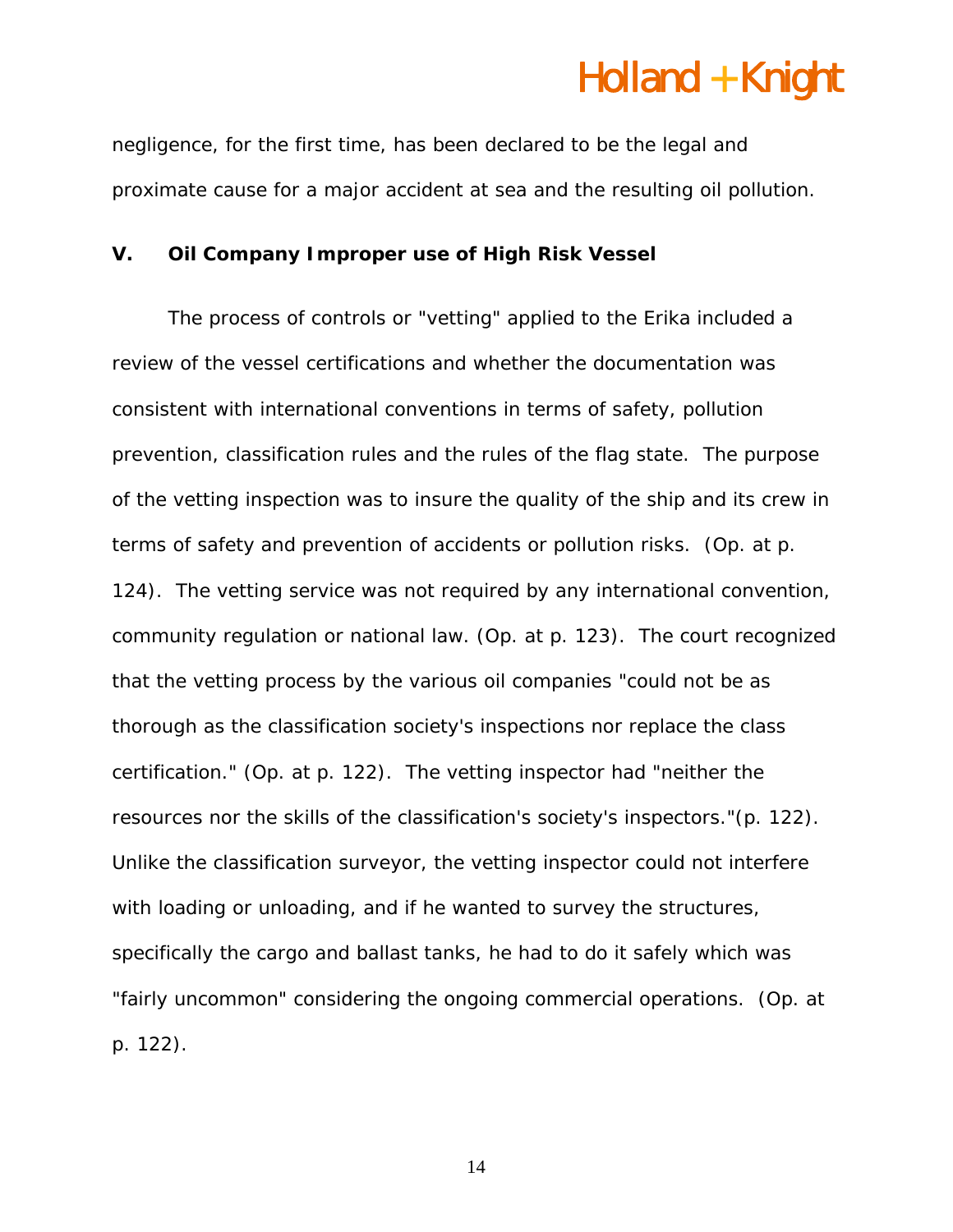The result of the vetting process was a standardized ship inspection report ("SIRE") database. The vetting department was systematically consulted each time any entity of the oil company intervened in a cargo transportation. Application for approval was to be submitted to the vetting department before the ship could be the subject of a chartering or transportation contract signed by the oil company. Any ship reviewed negatively by the vetting department was to be refused by the oil companies traders, charters, operating departments and terminals. Notwithstanding these control procedures, the oil company's charterering subsidiary entered the voyage charter with the Erika five days after its vetting approval had officially expired. (Op. at p. 137).

According to the court, even aside from the expiration of the *Erika's*  vetting approval, the following operational factors should have raised concerns prohibiting use of the *ERIKA* by the oil company:

1) Changes in ownership seven times

2) Changes in classification society several times including four different class societies.

3) Change in its Flag state four times from Panama to Iberia to Malta. (Op. at p. 103).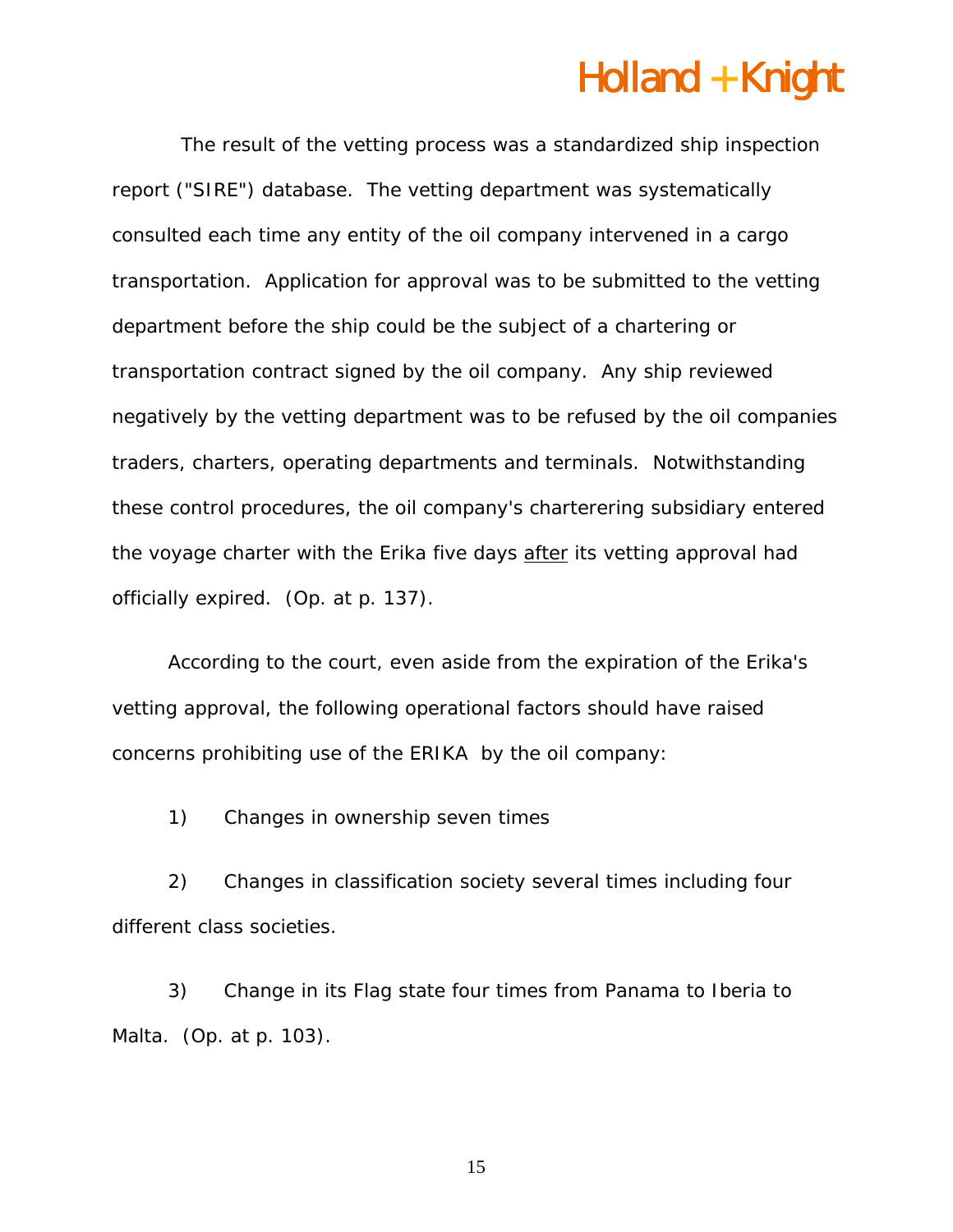The court noted that the oil company's vetting organization was attached to its legal affairs department. The oil company subsidiary was also criticized for executing a contract with a shell company "known to have little concern for the ship's condition". The charterer failed "to make sure the operating company had the required skills" to manage the vessel. Because the oil company entered the charter party despite its control process, and with knowledge that this was a high risk vessel, the court found that it had failed to act to avoid the accident and was criminally responsible for causing the pollution at sea. (Op. at p. 217). Because a subsidiary of the oil company was the named entity on the charter party, the parent oil company that actually did the vetting was not entitled to any protection or benefits of being the charterer.

Although not privy to the detailed information on the weakened and corroded structure of the *Erika*, the oil company took an unacceptable risk by selecting the *Erika* to carry its cargo. Several "high risk" factors prohibited use of the *Erika* by the oil company including its peculiar history of multiple changes in managers, ownership and classification societies. This error in judgment was compounded by the fact the oil company's vetting approval for the Erika had, in fact, expired five days before the vessel was chartered on its final voyage.